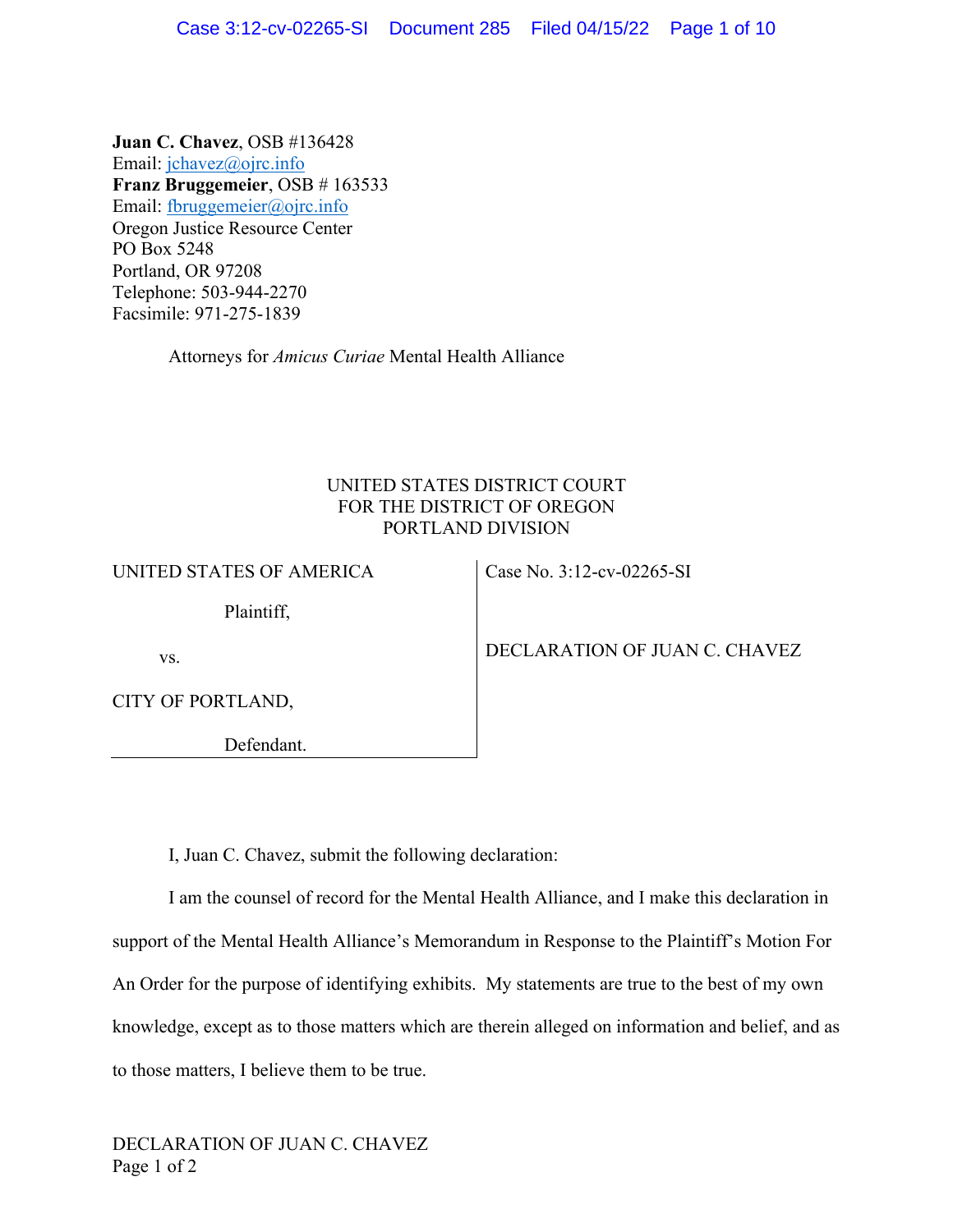**1. Exhibit 1** is the written testimony of Jonathan Brown.

**I hereby declare that above statement is true to the best of my knowledge and belief, and that I understand it is made for use as evidence in court and is subject to penalty for perjury.**

DATED: April 15, 2021.

*/s/ Juan C. Chavez* Juan C. Chavez, OSB #136428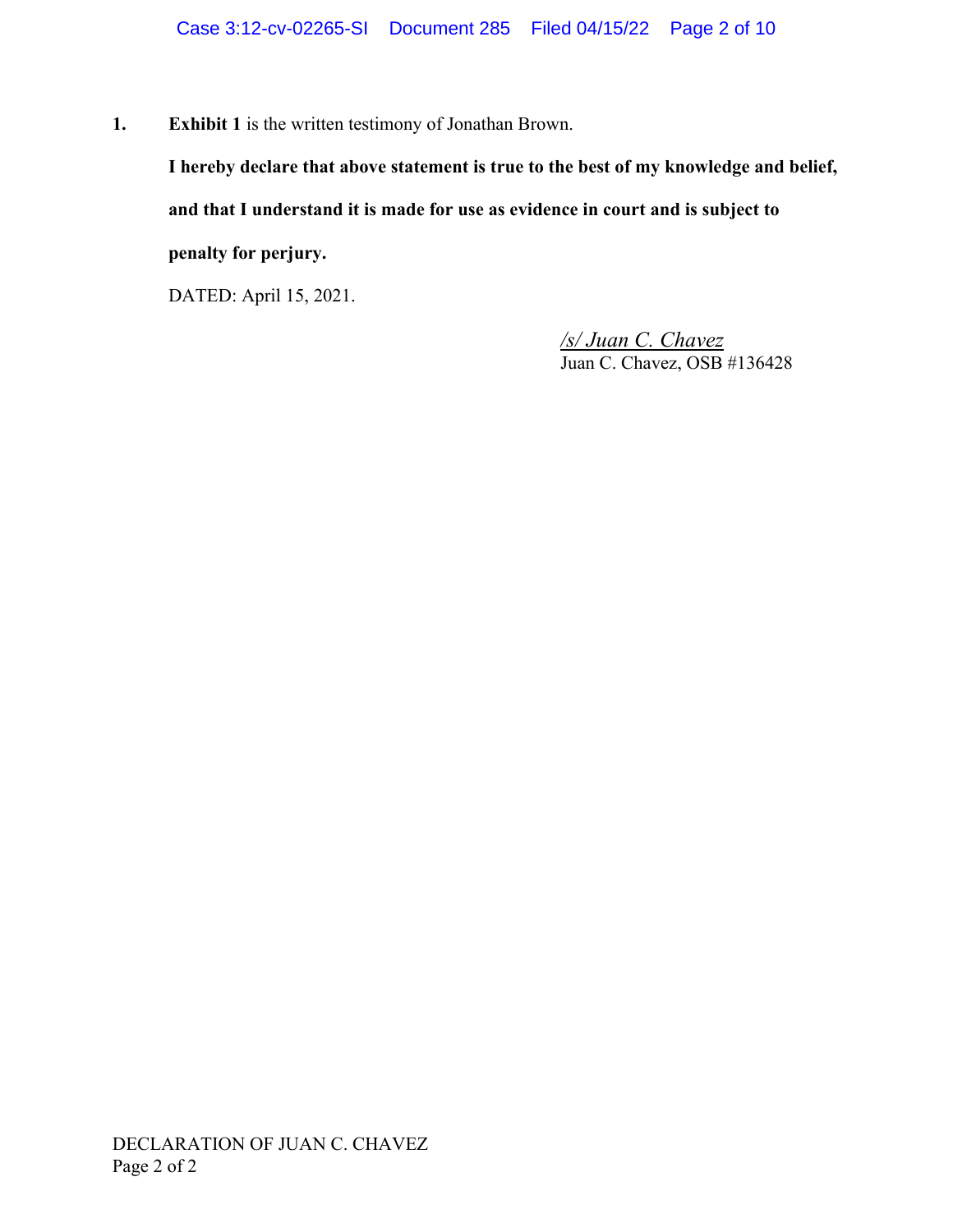## Testimony of Jonathan Brown, MPP, PhD

My name is **Dr. Jonathan Betz Brown**. I have been working as volunteer with the Mental Health Alliance to analyze Portland Police Bureau data to see whether the Bureau's use of force on citizens who are impaired by mental illness has been decreasing.

I hope to assist the court with two contributions.

First, I will preview new research findings about **whether use of force against the mentally ill has been decreasing.**

Second, I will describe lessons that I have learned from performing this research, **lessons that are relevant to the court's review of how Body-Worn Cameras should be regulated** under Article 11 of the proposed revised Settlement Agreement.

#### **I. IS THE PORTLAND POLICE BUREAU'S USE OF FORCE ON MENTALLY ILL PORTLANDERS DECREASING?**

Let me begin by describing my **qualifications and motivation** to do this research work. I am a PhD health services researcher and epidemiologist. I was born in Portland and educated at Portland State University and Harvard University. I taught at the Harvard School of Public Health, served as a senior scientist at Kaiser Permanente's Center for Health Research in Portland, and later created and led economic and epidemiologic studies of diabetes on five continents, while Vice President of the International Diabetes Federation. I have published 100 papers in peer-reviewed scientific journals, mainly medical journals. In sum, I am an experienced data scientist and that I care about my native city, its public safety officers, and its citizens. I admit, however, that the research I am about to describe is my first foray into data on policing.

Without diving deeply into the weeds, I want to start by mentioning five key facts about the methods that I used. This will make my findings understandable, and show why my results might be more useful than previous estimates that the court has seen. If you want more detail, you or **anyone can view and run all my data and computer code** by visiting the website listed at the bottom of this testimony. I am writing a detailed report that I will circulate in draft for comments from the parties and from other experts, a report I hope to publish.

**(1)** So that tests of statistical significance will be meaningful, **I stated in advance (and posted beforehand on the internet) two primary hypotheses** and said exactly how I would test them. The two hypotheses are:

**(a) since 2017, the RATE of use of force by the Portland Police Bureau has decreased** among citizens likely to be mentally impaired;

**(b) since 2017, the RATE of use of SEVERE force has decreased** against citizens likely to be mentally impaired.

**(2) The datasets I used were downloaded in early January, 2022, from the PPB's own website.** These are (a) a dataset describing most of the use of force reports (Force Data Collection Reports,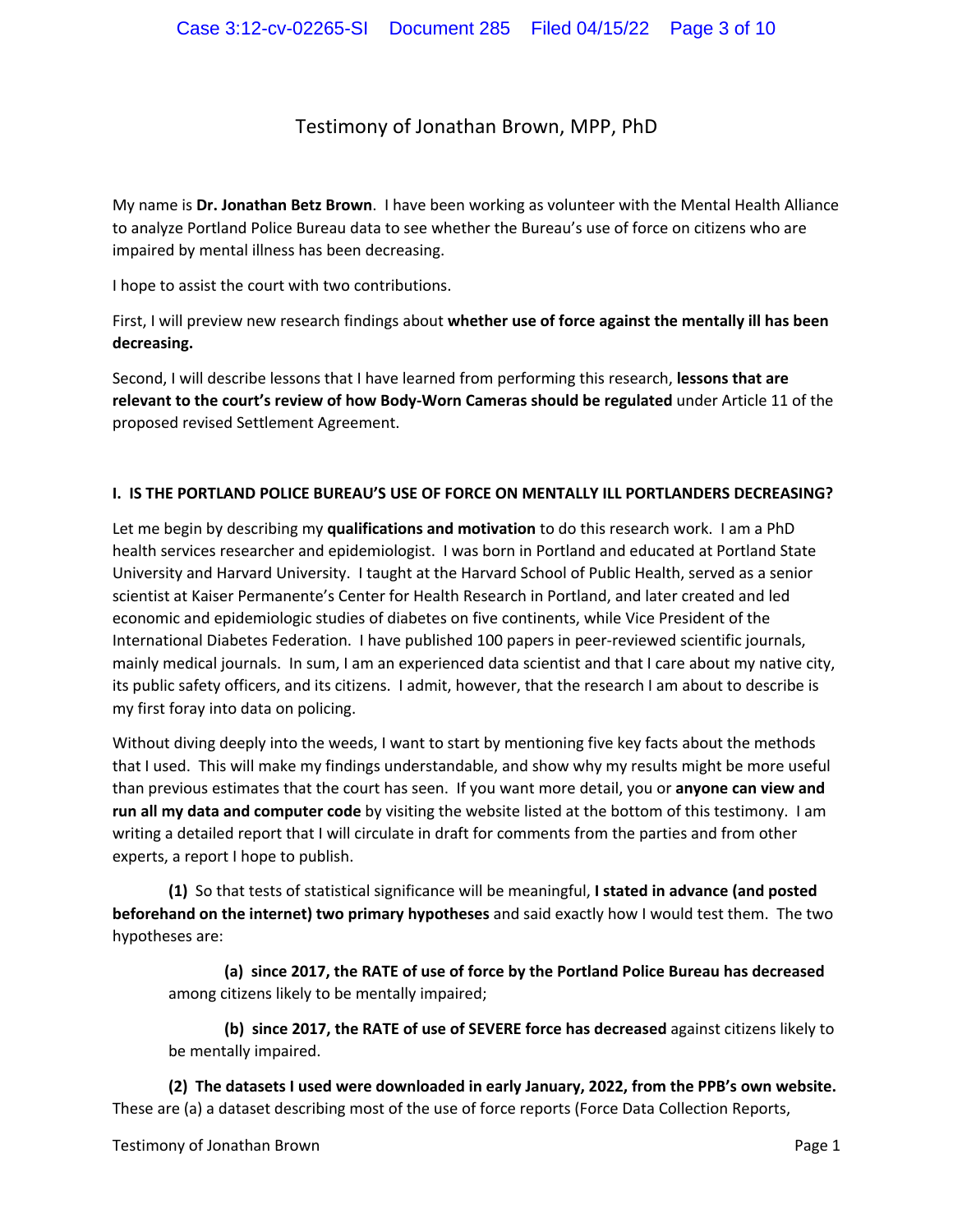FDCRs) submitted by PPB officers since late 2017, and (b) datasets describing police dispatches by the Portland Bureau of Emergency Communications (911) dating back to 2012. My understanding is that the use-of-force dataset is the same dataset that the Compliance Officer/Community Liaison (COCL) and the Bureau draw on for their own reports.

**(3) I created a new citizen-level (incident-level) dataset from the FDCR reports.** This is important because a use-of-force incident on one civilian may often involves actions by several officers. Only civilian-level / incident-level data can accurately describe the impact on citizens, and shed clear light on the constitutionality of the Police Bureau's use of force.

**(4) I tested the CHANGE in the RATE of use of force PER DISPATCH.** Simple counts of uses of force are uninformative, even when they change over time. One would prefer to know about changes in the likelihood the officers impose force *when they have the opportunity*. Many factors change the number of opportunities that officers experience, including epidemics and the policies devised to curb them, changes in crime rates, changes in population size and demographics, and change in people's willingness to report crimes and seek police help. Fortunately, the large majority of police encounters with civilians start with 911 dispatches. To test the primary hypotheses, I matched force events to dispatches, then calculated rates per dispatch, which is to say, the probability of substantial or severe force given a dispatch.

**(5) I focused on the dispatch categories that are most likely to involve the mentally impaired.** This allowed me to address the original intent of the Settlement Agreement, the protection of the mentally ill from excessive force.

Now on to the **RESULTS**.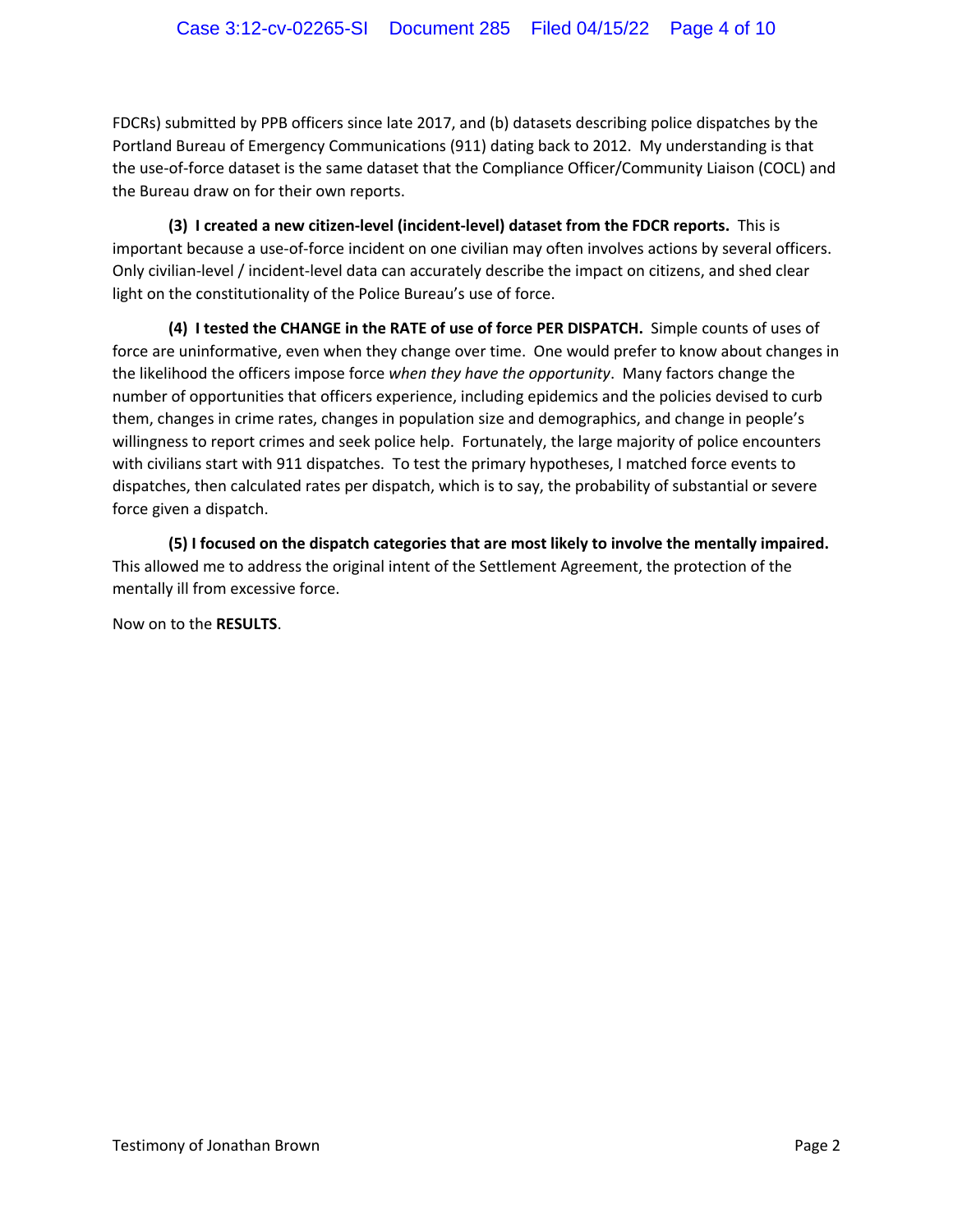I was surprised by what I found--surprised, and disappointed.

**The first primary hypothesis, that the rate of use of force on the mentally impaired has decreased, was not confirmed.** After controlling for the number and type of dispatches, I found no statistically significant change the rate of use of force. In fact, I observed a slight increase.

A graph of rates of significant force per dispatch by month since 2017 is shown in **Figure 1**. The average rate per month jumps around because of randomness--there are only about 60 use-of-force events for every 2500 dispatches.



Table 1. Force Incidents per 911 Dispatch by Month

Portland Police Bureau, among Dispatch Types with High Mental-Illness Impair

Based on the number of policing incidents involving significant force that occurred as a result of dispatches, divided by all 911 dispatches. Numerator and denominator limited to dispatches that are more associated with officers' perceptions of impairment due to mental health crisis or ingestion of drugs other than algohol. Can tout for the annoitie golf tunns included. Dunlin = 0.004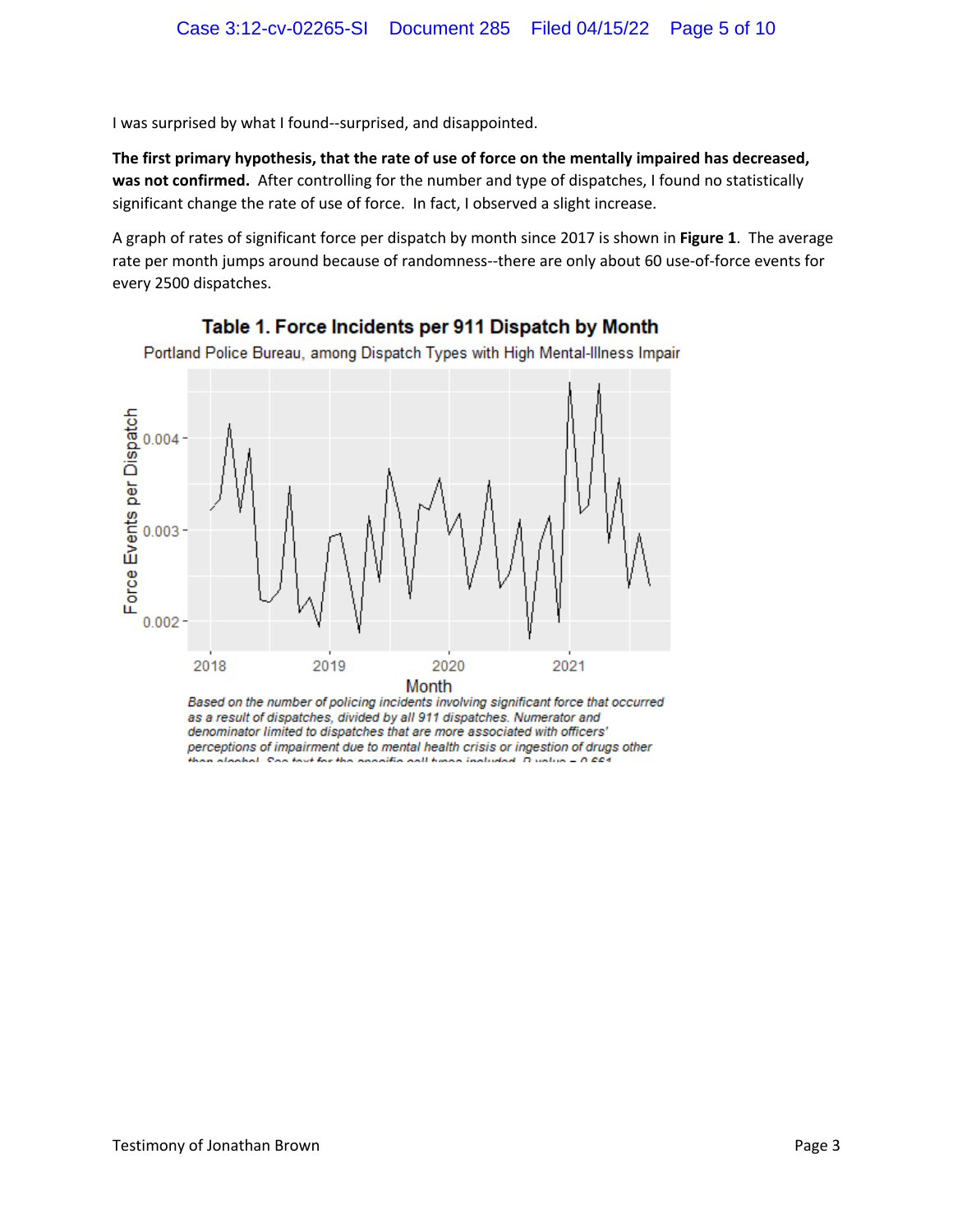**The second primary hypothesis, that there has there been a lessening in the use of severe force per dispatch, was also not confirmed.** As **Figure 2** makes clear, the frequency of severe impositions of force during dispatches likely to involve a mentally ill Portlanders has been **going up, not down, since 2017**. The rate of that increase is almost "statistically significant," by the traditional scientific standard,  $p =$ 0.11. In other words, there is about a 1 in 10 chance that this increase is due to random variation.



Table 2. High-Severity Force Incidents per 911 Dispatch by N

Based on the highest-level of force reported by officers to have been used during use-of-force incidents that occurred as a result of dispatches, divided by all 911 dispatches. Both numerator and denominator limited to dispatches that are more associated with officer perception of impairment due to mental health crisis or ingestion of drugs other than alcohol. Highest force level = 1, lowest force level =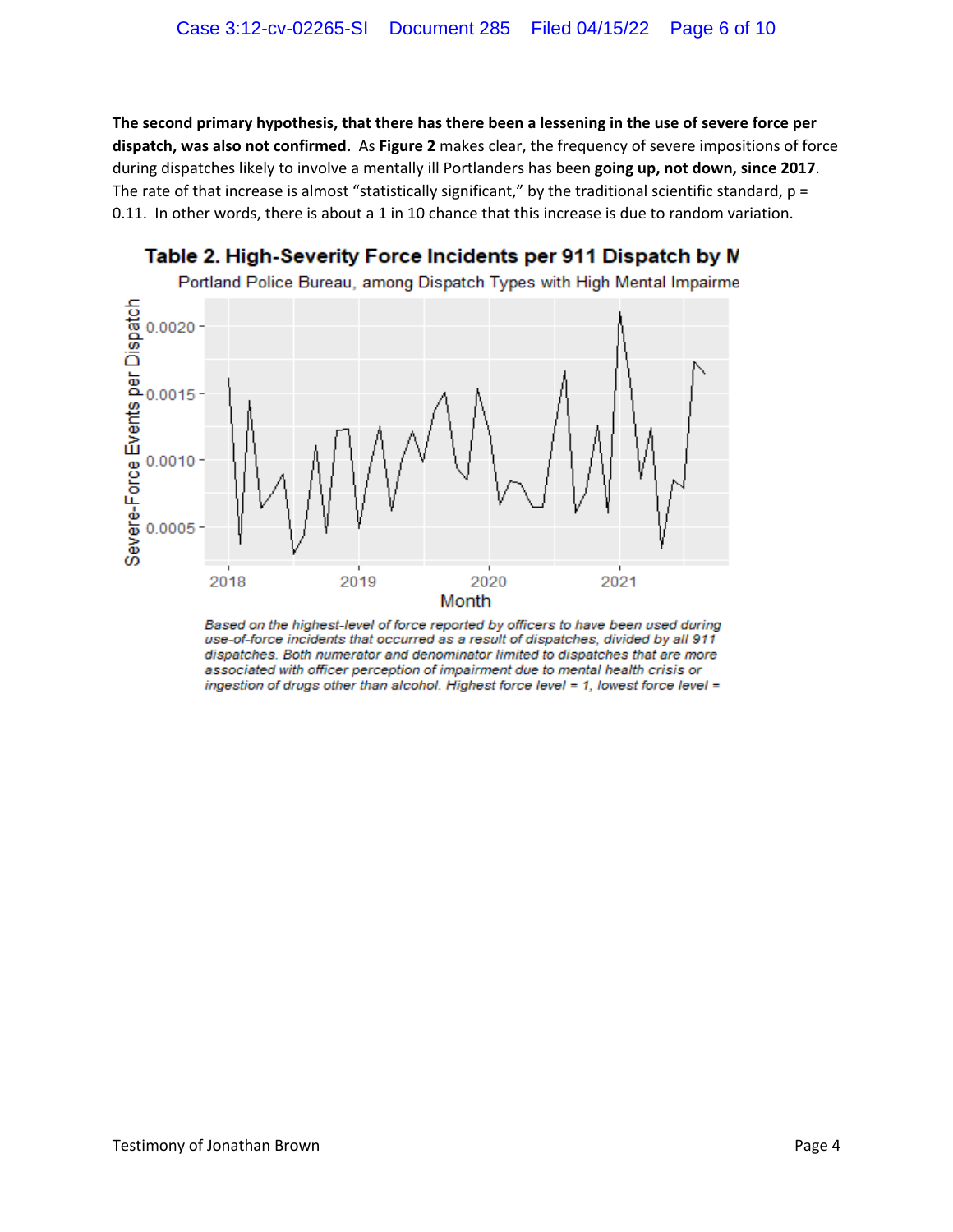I also pre-specified secondary hypotheses, based on the dataset describing incidents of force. This allowed me to study what happened to civilians whom officers reported to be in mental crisis or drug impaired. (Dispatch data do not include direct assessments of mental illness or other impairments.)

**I was surprised to discover that the number of applications and the severity of force used in force events involving mentally impaired citizens has been rising quickly and steadily over the last four years.**

As shown in **Figure 3**, **total amount of force applied per mental-health incident has steadily increased** (p < 0.05). The dependent variable in this figure is the total number of applications of force per incident, weighted by the severity of each application, 1 for lower severity and 2 for higher severity.



# 3. Mean Severity-Weighted Applications Force per Force-Incider

Based on the number of distinct applications of force reported by officers at each use-of-force incident, times the severity of each application (1 = low, 2 = high). P-value for trend (negative binomial regression) < 0.05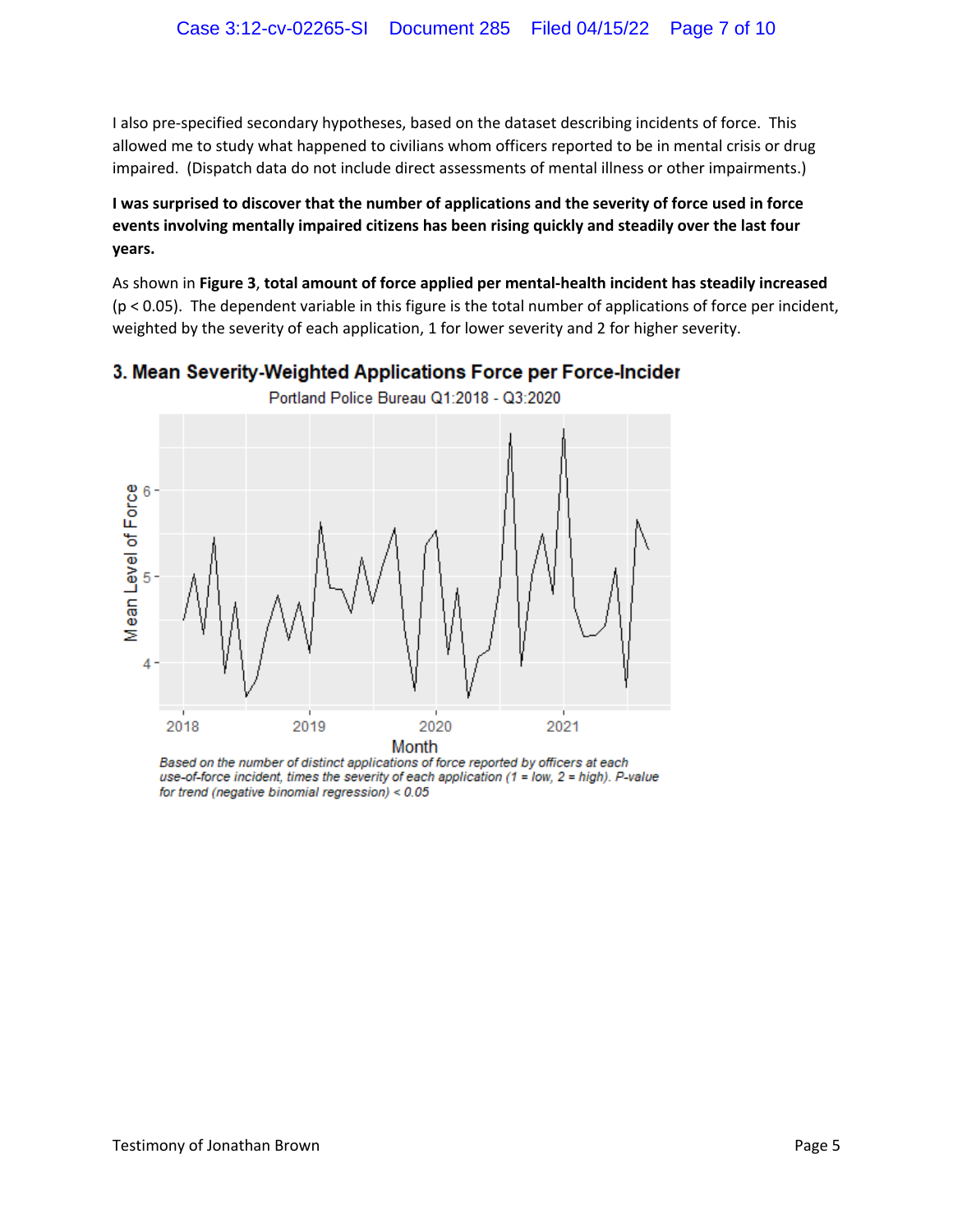**Figure 4** shows that **the proportion of mental health incidents involving any application of level 2 force has also been increasing** (p < 0.001). To summarize this level of statistical significance in plain words, there is less than one chance in a thousand that the severity of police force did not increase during force events that officers themselves report as involving persons impaired by mental illness and/or nonalcoholic drug-use.



Figure 4. Average Severity of Force per Force-Incident by Mor

Over the same time period, **PPB officers did NOT statistically significantly increase the severity of the force they used on Portlanders who they did not perceive as impaired by drugs or mental illness**. In 2018, persons whom officers thought were in a mental or drug-induced crisis received severe force much less frequently than others. By 2021, the rate of high-severity force had equalized.

I also looked at whether officers might be using more severe force because mentally impaired violators are acting in an increasingly threatening manner, based on officers' own reports of threatening behavior. On preliminary analysis, the data contradict this explanation.

### **II. LEARNINGS RELEVANT TO REVISION OF THE SETTLEMENT AGREEMENT, PARTICULARLY SECTION 11 AND THE USE OF BODY-WORN CAMERAS**

I want to thank and recognize the Police Bureau, the City, and Rosenbaum and Associates for the many years of work they have invested in entering data and making it available to outsiders. Extremely detailed reports are published every quarter. Producing these reports is a lot of work and the heroes who do that work, including the officers who enter all the data, are typically unsung.

Based on my work so far, I have some observations and suggestions.

Based on the highest severity of force reported by officers to have been used during each use-of-force incident. Severe force = 1, Less Severe Force = 0. P-value for trend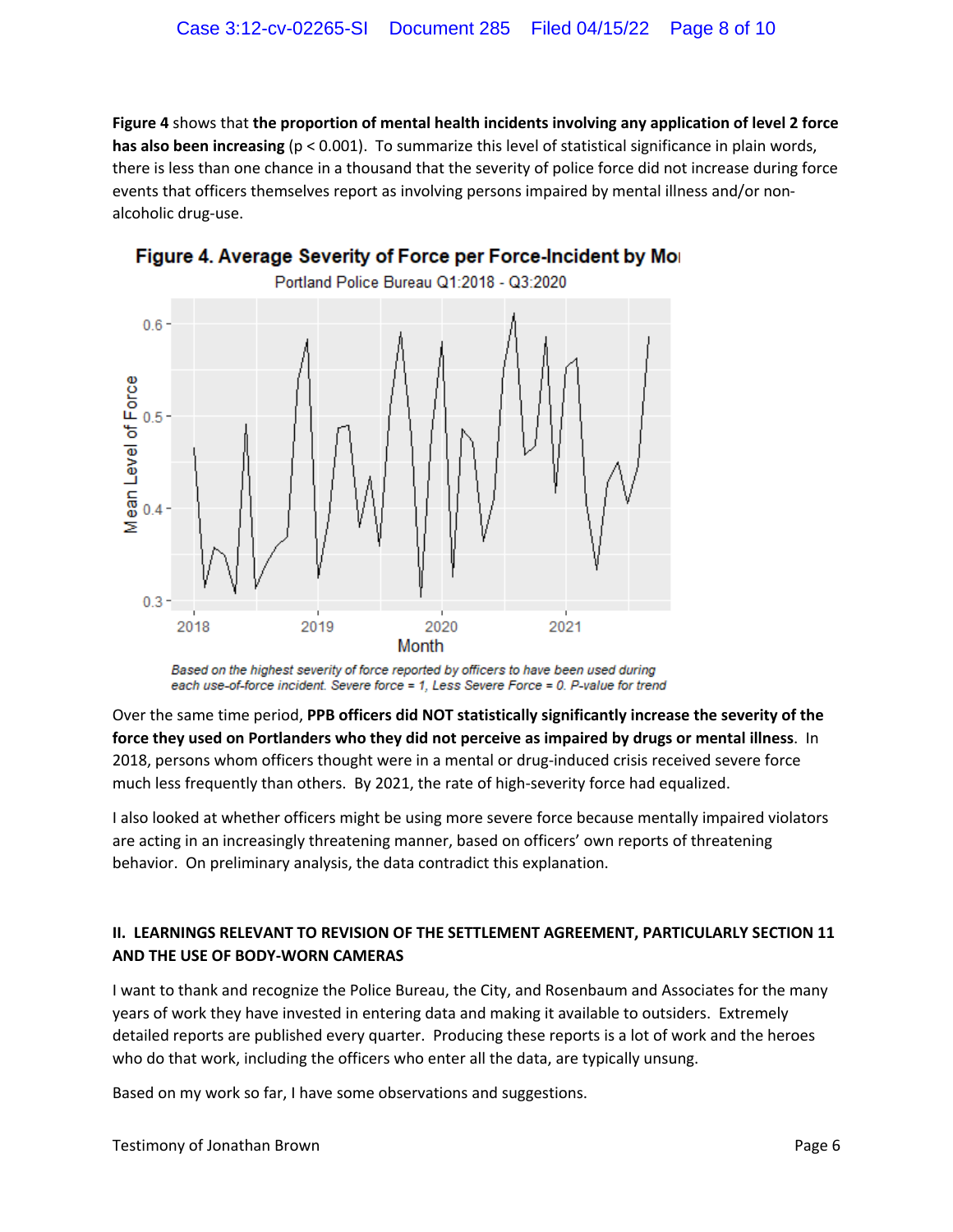**(1) The publicly available versions of the use-of-force dataset and the dispatch dataset have been designed so that it is very difficult to link them.** Because this linkage is essential to any controlled understanding of rates of police behavior, the ability to link should be improved.

**(2) More generally, the Bureau makes available only a small fraction of the data that it holds**. There are, for example, no publicly posted datasets describe the many police-civilian encounters that do not involve substantial force-- 99% of all encounters. If a person wanted to study racial patterns in traffic stops, and measure how traffic stops lead to use-of-force events, this dataset would be essential. Although by Oregon law Portland collects and provides (traffic) "STOP" data to the Oregon Criminal Justice Commission, and although the Portland Police Bureau publishes its own very detailed annual report using STOP data, as does the State, Portland does not make its STOP dataset available to the public.

**(3) A more modern approach might increase trust, lower the Bureau's processing costs, and greatly promote citizen involvement and assistance.** Portland's (and Oregon's) practice is to produce extremely detailed and expensive printable reports while guarding the data on which these reports depend. I am truly impressed by all the thought and effort that goes into the reports. Yet, in the end, they provide one team's choices about how to analyze the data. Other sets of eyes will discover other ecosystems in the forest, as my own work illustrates. And I am not sure that many people (besides the authors) read dense reports and get deep understanding from them.

By way of comparison, the New Orleans Police Department, which has been working with the U.S. Department of Justice since 2010, releases near-daily updates of many electronic datasets, including all Calls for Service, all Electronic Police Reports, all Stop and Search Reports (Field Interview Cards), Use of Force events, Misconduct Complaints, In-car Camera Metadata, and Body Camera Metadata. Importantly, the practice of the New Orleans Police Department is to automatically post its data almost as soon as it enters the Department's computers, without guarantees or assumption of liability for absolute accuracy. They simply amend the data later as required. In Portland, however, there is a long approval and correction process before officers' use-of-force reports get keyed into spreadsheets, apparently by hand and, eventually, posted. And the Portland data still require retrospective correction.

Portland's process feels insular. It also breeds suspicion about the accuracy of the data. In my analysis, because I could not ascertain whether and how events were censored from the use-of-force dataset, it was impossible for me to know how biased that dataset is. In January, I reached out to the Bureau for clarification about these and other questions but, after an initial promise of a meeting, I have not heard back.

I would have recommended that the City's official auditors and analysts develop, analyze, and make publicly available an incident-level/civilian-level dataset. This is the only level of data that truly describes police force as it is experienced by civilians. However, **an incident-level dataset is now available from me** in the Github repository where I document my work, and where I am starting to collaborate with others. I welcome the City's official analysts to use it, and to collaborate.

**(4) It is vital that the court and the DOJ set clear rules via Section 11 of the Settlement Agreement to make video data from Body-Worn Cameras accurate, complete, and PUBLICLY AVAILABLE.** I do not believe that statistical research of the kind that I am doing, and that COCL and the